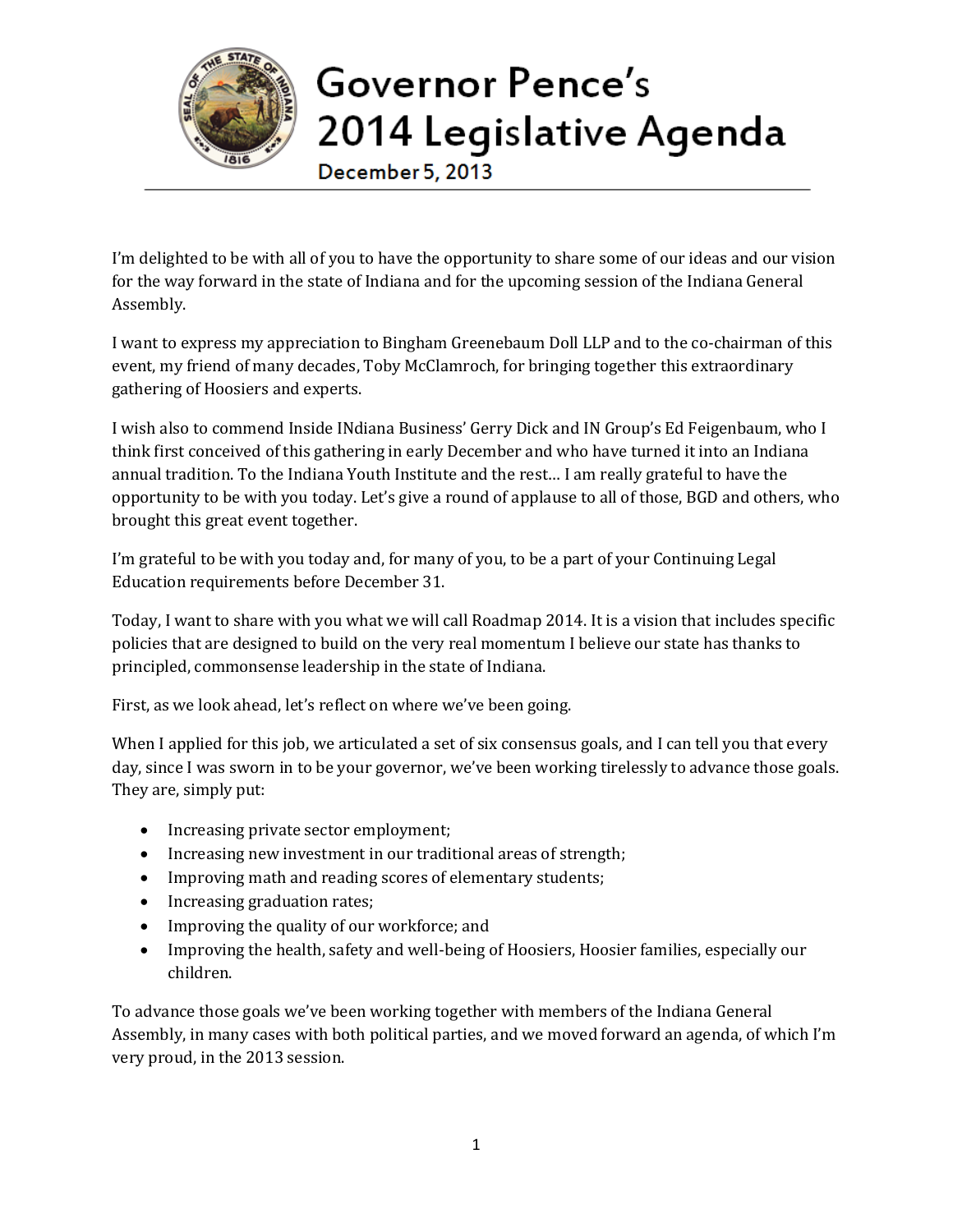We gave Hoosiers the largest state tax cut in Indiana history. We provided more money for schools and for roads. We funded excellence and results in education with rewards for great schools and great teachers. In the midst of all of that, we practiced strong fiscal discipline that's put our state in the position to find even greater success.

In addition, our administration has made efforts to cut red tape. As I stand before you today, we've reduced new state regulations by 52 percent. I'm also pleased that this year we are one of the very few states in the country to be granted a waiver by the administration in Washington, D.C., to continue to provide innovative solutions in health care with the renewal of the Healthy Indiana Plan.

We were able to assists veterans in the state of Indiana by establishing a state procurement goal of three percent. And we ensured that every county will have an accredited Veterans Service Officer, people who are prepared to drastically reduce the time it takes for our veterans to get the benefits that they deserve.

As a result of the efforts that we've taken—those of the Indiana General Assembly and hardworking State employees at every level and all those leaders in business and industry around Indiana who have been driving our state forward—the results have been impressive.

As I stand before you today, we're a national leader in manufacturing and in private sector growth.

Since January of this year, we've added 21,700 private sector jobs to the Indiana economy. Today, Indiana has the fifth fastest rate of private sector growth in the country. Unemployment, while still too high, was 8.6 percent at the start of this year and has now dropped to a five-year low of 7.5 percent.

And, most encouraging to this dad, Indiana recently emerged as a national leader in test score gains by fourth and eighth graders, showing the second-best improvements in America in math and reading scores for our kids. That's a testament to our parents, a testament to our teachers, and a testament to our kids. You can give them a round of applause.

That strong and growing reputation for commitment to growth and educational attainment is paying dividends. Site Selection magazine ranked Indiana the best place in the Midwest to locate a business, and the second-best state in America. CEO Magazine put us in their top ten, the fifth-best place in America to locate a business, and the best in the Midwest.

I would submit to you all that these gains have occurred because of sound policy reforms, but also, first and foremost, because of sound fiscal management. I like to say every chance I get that fiscal integrity is the foundation of our prosperity here in the Hoosier state. I want to pledge to each of you that we're going to continue our commitment to fiscal prudence and look for even more ways to improve the way we manage taxpayer dollars.

After passing an honestly balanced budget last session, we made the decision at the beginning of the fiscal year to hold back some three percent of state spending in reserves on all agencies. We paused some new programs, incentivized high-performing agencies with additional funding, and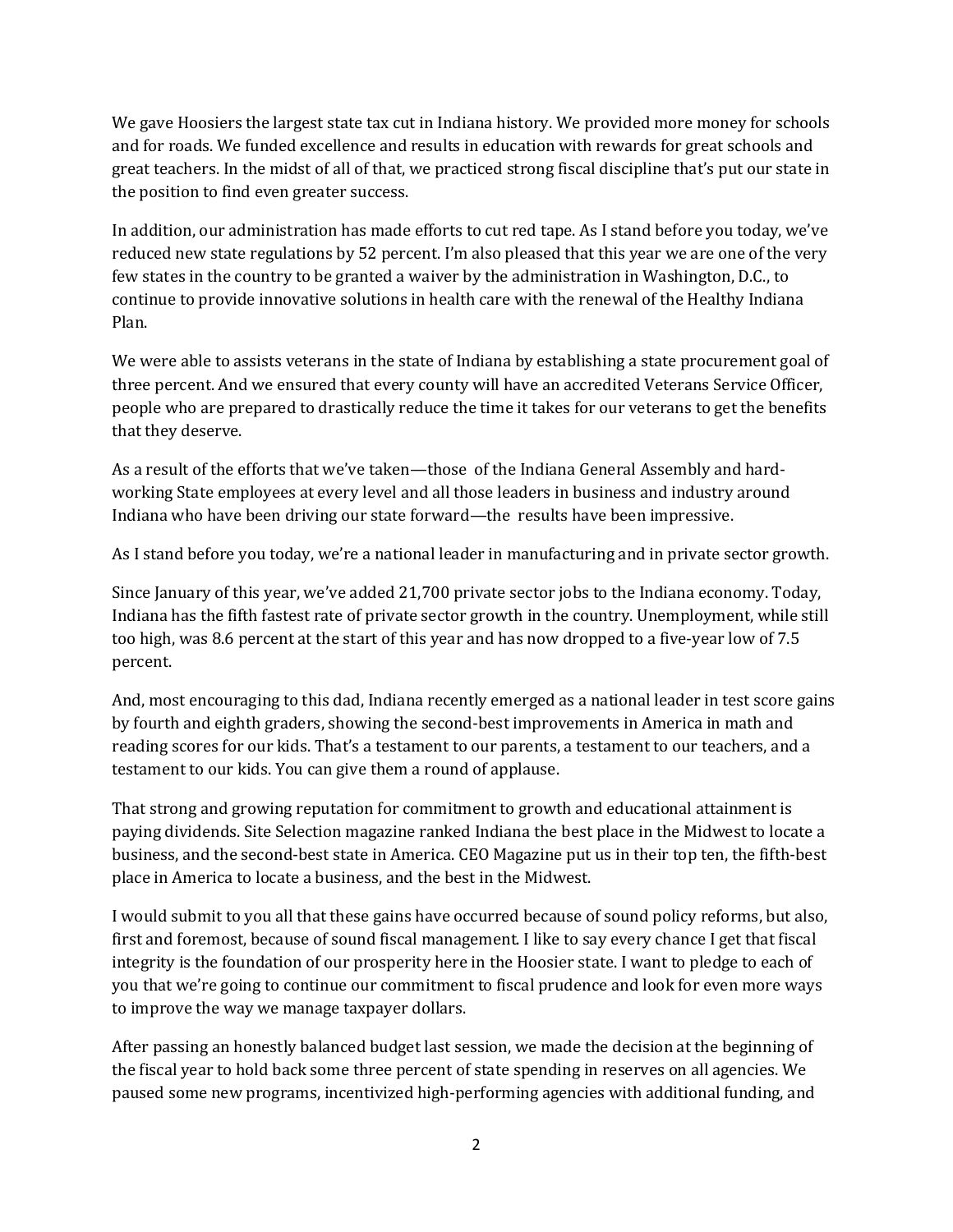continued to reduce debt. I'm pleased to have been able to announce today that we received word from New York City that Indiana has officially maintained our AAA credit rating from all three bond agencies: Standard & Poor's, Moody's, and Fitch Ratings.

I tell my fellow Hoosiers here and across the state, that in these uncertain times we will continue to monitor this economy, we will monitor State revenues, and our administration will continue to use our authority to maintain the state's strong fiscal foundation. In every decision that we make, whether it be about infrastructure or about health care decisions, everything begins with protecting the fiscal integrity of the state of Indiana.

I'm here to say we're on the right track. But, with 250,000 Hoosiers out of work, with 200,000 kids who find themselves in under-performing schools, we must remain determined to keep the momentum going.

In fact, I think we should accelerate our pace.

The series of proposals that I'm going to describe to you today will be the subject of legislation in 2014. We've been working with members of the General Assembly to offer bills in each of these regards. And as I said, in the weeks ahead, we'll be articulating and describing the nuts and bolts of the proposals that we'll be bringing forward. Allow me to move through them just as quickly as I can so that you all can get back to the balance of your program for the day.

First and foremost, I believe that the way we tax and how we tax is a centerpiece of our ability to compete and attract investment and good-paying jobs in Indiana. We made strong gains in this last session of the Indiana General Assembly, as we have in recent years, toward making Indiana a probusiness state with a pro-business tax code.

At the end of the day, there's more work to be done.

I believe the time has come to phase out the business personal property tax in the state of Indiana to spur new investment and growth. According to the Tax Foundation, Indiana has the nineteenth highest personal property taxes per capita. As most people know, the business personal property tax is a direct tax on capital investment which discourages businesses from expanding their operations in Indiana. Currently, twelve states lack a business personal property tax, and at least twenty others have substantial exceptions and exemptions. Ohio and Illinois have no personal property tax, Michigan will phase it out completely in 2024, and Kentucky has a significantly lower rate than the state of Indiana.

By phasing out the business personal property tax in the state of Indiana, we will ensure that Indiana remains at the very forefront of the competition to attract new investment and jobs—new investment by businesses that are here and new investment by businesses for which we compete. As we move into this debate, it is essential that we ensure this reform does not unduly harm our local government's abilities to meet their obligations. As Governor, that is my pledge.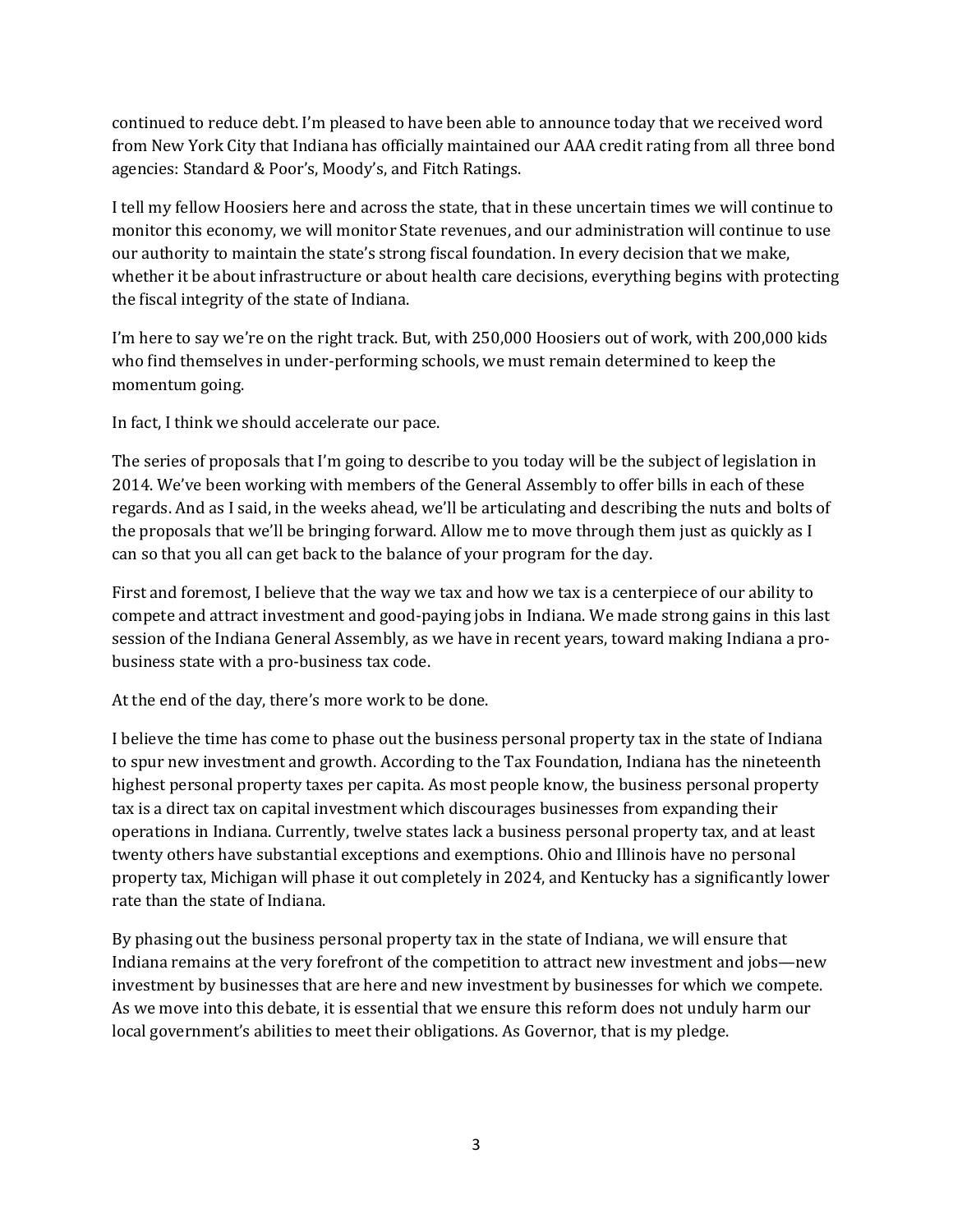Secondly, we will foster entrepreneurship in the state of Indiana by making it easier for new businesses to raise capital, by reforming our current restrictions on selling equity, and by making it easier for venture and seed capital to flow to Indiana.

The time has come to promote entrepreneurship through securities exemptions, what's called crowd-funding, and to make the venture capital tax credit transferrable.

Start-up companies play a crucial role in the creation of new jobs and sources of revenues. Crowdfunding and raising money through small contributions from a large, diverse number of investors allows businesses in Indiana to have access to capital needed to initiate new ventures. By recognizing and promoting crowd-funding, Indiana will provide businesses access to innovative financing opportunities and facilitate new investment in the Hoosier state.

Other reforms that we will seek to codify and advance include increasing the speed of business with the one-stop shop operated through the Secretary of State's office. A proposal announced jointly by Secretary of State Connie Lawson and our administration, we plan to move legislation to make it a reality.

And, in Indiana, roads mean jobs.

In this session of the General Assembly, our administration will be working with legislators to seek an additional \$400 million for the next era of highway expansion so that Indiana lives up to our reputation as the Crossroads of America.

We will support another key industry in Indiana. In conjunction with members of the General Assembly, our administration will pursue a permanent fix to the soil productivity factor by divorcing ourselves from the federal requirements that have threatened to dramatically raise taxes on Indiana farmers.

Those are some of our initial ideas. But I also think it's time to think outside the box and bring some fresh and bold thinking to Indiana's growth potential and to our strategies. That's why I'm also proposing we take a look at what's necessary to make Indiana's regional cities more competitive.

Sometimes I like to call it the billion-dollar-city program. In today's changing global economy, the reality is that cities are increasingly becoming central to the state's economic development, with the human capital, technology and capital required to drive innovation and growth concentrating in large, metropolitan areas.

Indiana's fiscal and economic environment is sound, but its cities, in many cases, struggle to compete for the talent and investment that peer cities in other states are able to attract. I believe we need to initiate a process to develop strategies to increase private and public investment in our largest regional cities to help them drive Indiana's economy going forward. There will also be a piece of this that is for our smaller communities and rural areas as well.

We will seek legislation to task the Indiana Economic Development Corporation to partner with an entity like the Central Indiana Corporate Partnership to conduct an in-depth assessment of the state's most populous and productive regional metropolitan areas. They will be analyzing the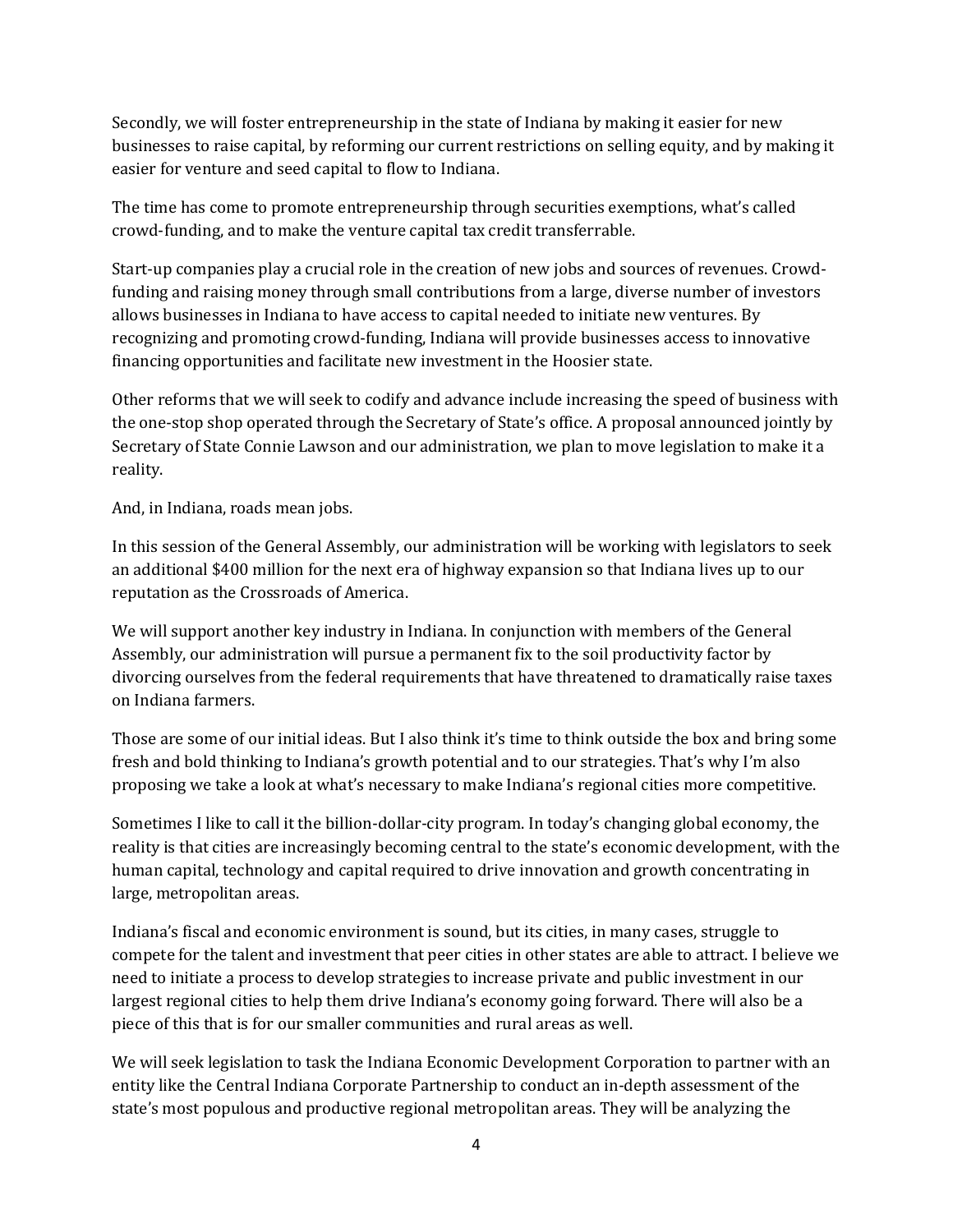economic potential of Indiana's regional cities and will detail evidence-based drivers of metropolitan, economic growth—everything from school diversity and quality, industrial site improvement, arenas and sports complexes, walkable environments, Class A apartments, and the like. Through the course of this process, the goal would be to develop options for financing improvements through a blend of public and private investment. Over the next ten years, we would have a number of cities across the state of Indiana that could say, "With public and private dollars, we invested a billion dollars in making our town a great place to live."

That's a vision for a growing future in Indiana.

As we pursue all of these strategies, we're mindful that personal income has been a key struggling metric in the state of Indiana. Research shows that attracting more business and more people into our communities to invest in the state will positively affect us. It will improve, not only our overall economy, but also personal income in the state of Indiana. We need, in a very real sense, a new season of talent growth and talent attraction. And, during this session of the General Assembly, our administration will be investing in and pursuing both.

On the talent growth side, we will continue to build on our focus on workforce development and adult education. We will invest and seek to invest in a substantial proportion of current workforce training resources in new performance-based programs aimed at under-skilled and underemployed adult workers.

As the economy changes and modernizes the skills and abilities of workers, talent attraction is vitally important. As we continue to invest in our homegrown talent in Indiana, we need to make sure to attract new talent into the Hoosier state as well.

The most competitive places in the country are where people want to move. So, I propose that private and public sector leaders work together to create a talent initiative to attract to Indiana entrepreneurs who want to launch new ideas. I look forward to working with legislators to develop that initiative further moving forward, especially as it pertains to Hoosier expatriates. I consider myself to be the Salesman in Chief, and I look forward to picking up the phone, calling some Hoosiers, and asking them whether or not they think it's time to come home.

And of course the most important aspect for achieving Indiana's long-term success is all about our schools. It's about our kids. We must continue our commitment to educational excellence, accountability, and results. The truth of the matter is, if we can't succeed in the classroom, we won't succeed in the marketplace.

I've said many times that as a husband of a public and private school teacher for the last 28 years, I'm absolutely convinced that Indiana has some of the best teachers in the world. There's nothing that ails our schools that can't be fixed by giving parents more choices and giving teachers more freedom to teach.

This year during the last session of the General Assembly, we worked to do just that. We worked to give parents and students more choices and provide more resources for our high performing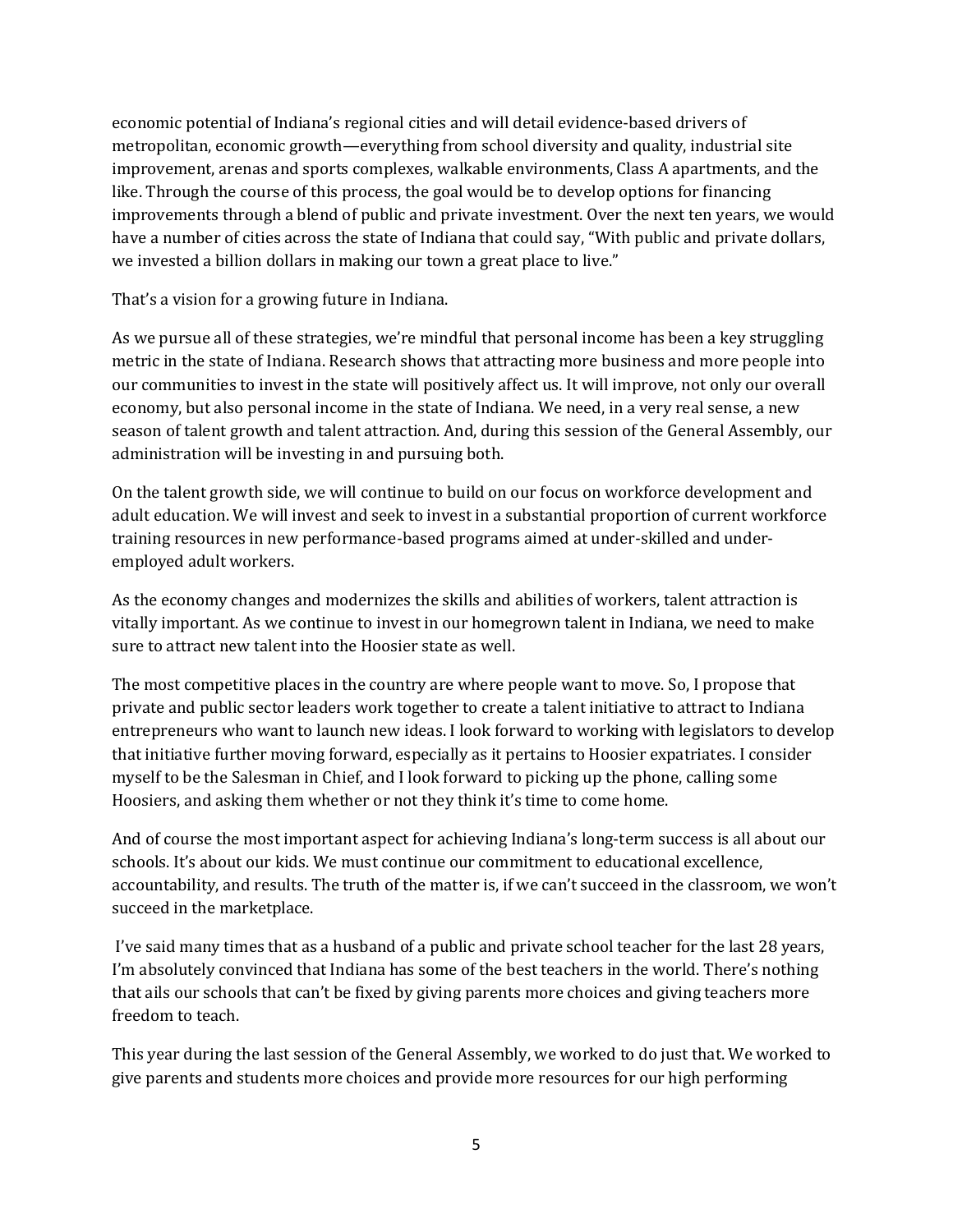schools, especially when it came to career and vocational education in our schools. In the upcoming session, we will continue to build on that.

As we gather here today, eleven different regional Works Councils are busy with the task of asking one simple question: What should the career and vocational educational curriculum look like in the schools in this community to create effective career pathways for young people that would like to graduate from high school and get a job in this community right away?

We brought together educators and business leaders to answer that question, but we also need to begin to think about how we are going to resource it when we get the answer to that question. In the past year, in conjunction with the Indiana Works Council and our Regional Works councils, we are working to identify the resources that we will need to do an in-depth assessment, a return on investment study, where our career and technological education programs are today, and what resources might be necessary to answer the needs that we identify through the process that we are moving through today.

By next year, I believe that we will have the recommendations for a curriculum. We'll have forged all new partnerships with businesses on a regional basis. In working with members of the General Assembly, we'll begin the process of thinking about where the resources, public and private, will come to meet the obligations. I've made a commitment, and I'll tell you about the enthusiasm with which this has been met is as broad as any issue I have ever seen in Indiana.

I've met people at every end of the political spectrum, every end of the income spectrum, who have stopped me on the street and said "I appreciate your commitment to make career and vocational education a priority in every high school again."

I'm convinced that it is right for our kids, it is right for our economy, and Indiana will lead the nation in making sure our schools work for all of our kids in this regard.

I also want to give our parents and kids more choices on where they want to go to school, so our administration will be building upon the success that we've seen in charter schools in recent years by offering proposals in the General Assembly that would make it easier for charter networks to operate in the Hoosier state. We also will propose a way of repurposing unused school buildings for promising new schools that may want to serve the area near those structures.

And, lastly, and perhaps closest to my heart … I've been spending some time traveling around the state, sitting on the floor at pre-K and early development facilities—some private, some here in Indianapolis, some in northern Indiana and in Evansville.

Sitting on the floor of these extraordinary early childhood development facilities has convinced me. I believe the time has come for Indiana to provide access to pre-K education for all of the disadvantaged children in our state.

I think it's time for us to give our most disadvantaged kids their chance at success. First, it's important to note that Indiana is only one of a handful of states that funds all-day kindergarten. I commend members of the Indiana General Assembly of both parties who have made that promise a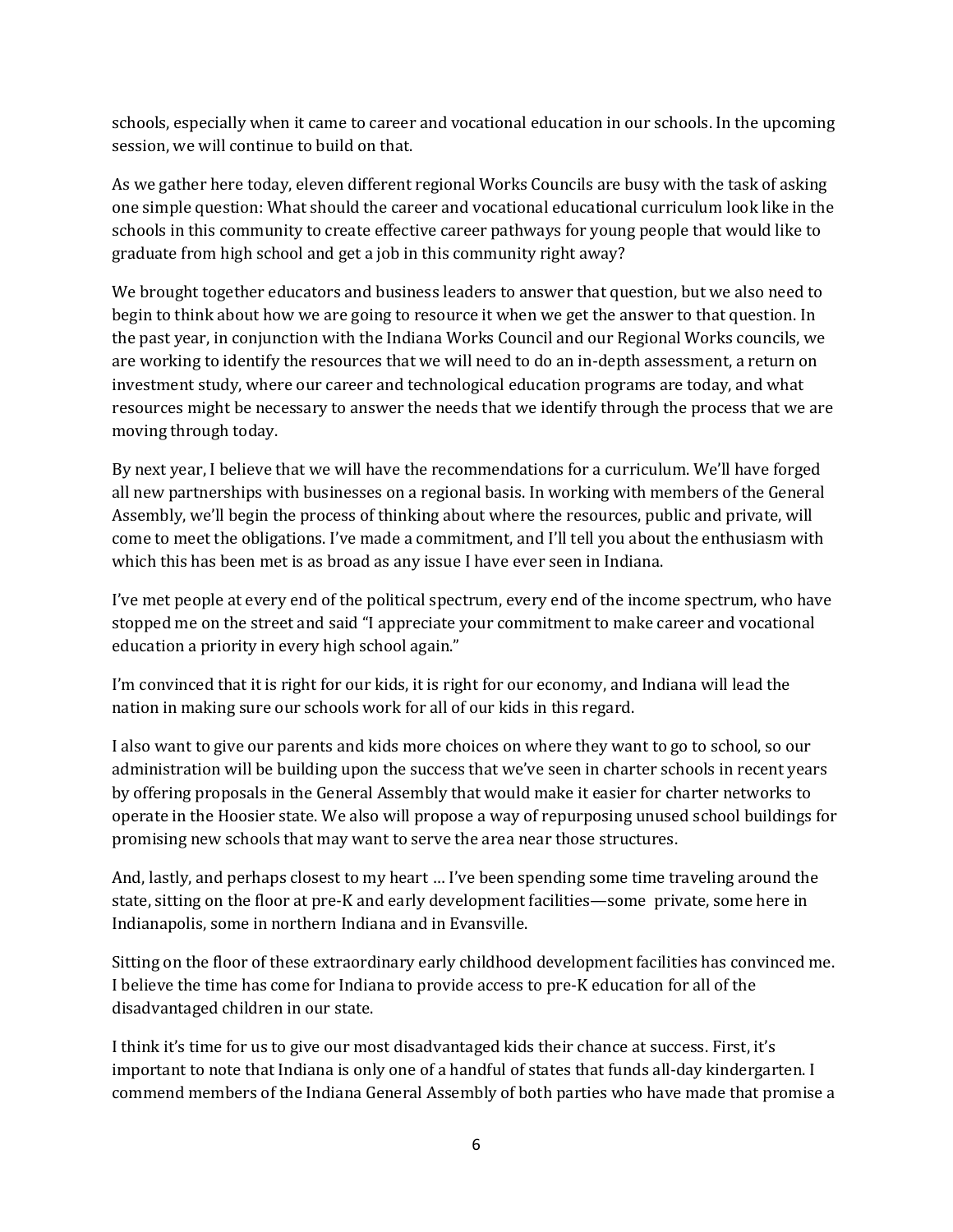reality in our state. But at this point in time, Indiana does not currently use state funds to provide education to students before kindergarten. As a result of a lack of quality early education opportunities, children, especially those from low-income households, often are unprepared when they enter kindergarten.

To address this issue, our administration will propose to the General Assembly a pre-kindergarten voucher program for Indiana's neediest families. Participation in the program would be voluntary, of course, and the voucher would be for families up to 185 percent of the federal poverty level. It would be usable for either the school year or the summer preceding kindergarten and for either a public or private provider.

At the end of the day, the best pre-K is always going to be a prosperous family that's able to provide the kind of enrichment in their home that every child needs and deserves.

The reality is, for many of our most vulnerable kids, that home environment doesn't exist. So, I'll be calling on members of the Indiana General Assembly to work with our administration to expand educational opportunities to some of our most vulnerable kids.

Lastly, on the subject of education, I mentioned my schoolteacher wife before and I generally like to mention her twice. She taught me one other thing about schools, and that is something I didn't really need to learn from her because I'd already learned it from teachers in my life: a good teacher in the classroom makes all the difference.

I know everybody in this room, if I asked you to just take ten seconds, could come up with at least three teachers who changed your life. When I look at the obvious prosperity of the people gathered here, I know that's true. And certainly true of me: Mrs. Fisher, Sister Rachel, Dr. Curtis in college. People who came into my life who saw more in me than I saw in myself; who believed in me, but held me accountable.

Teachers make the difference. As I've said before, there's nothing that ails education in Indiana that can't be fixed if we give parents more choices and teachers more freedom to teach.

So our administration, in keeping with that, proposed in this session of the General Assembly a teacher innovation fund. It would be a fund that grants teachers who implement new ideas in the classroom the resources to develop and expand on those ideas and make them a contagion both in their school, their school district, and around the state.

Secondly, I think it's important that teachers have more choices. There's been a lot of talk in recent years about parental choice, student choice. Well, I think it's time to give teachers some choices so they are able to choose where they want to teach without worrying about losing the pay that they've earned over the years of their service. We're going to be proposing a choices-for-teachers initiative that will provide financial support to teachers who choose to work in a low-performing school or a public charter school that serves a majority of disadvantaged kids.

That choices-for-teachers initiative will allow them, for a period of time, to have their salary level protected even if they choose to go to an under-performing school. This will be open to all teachers,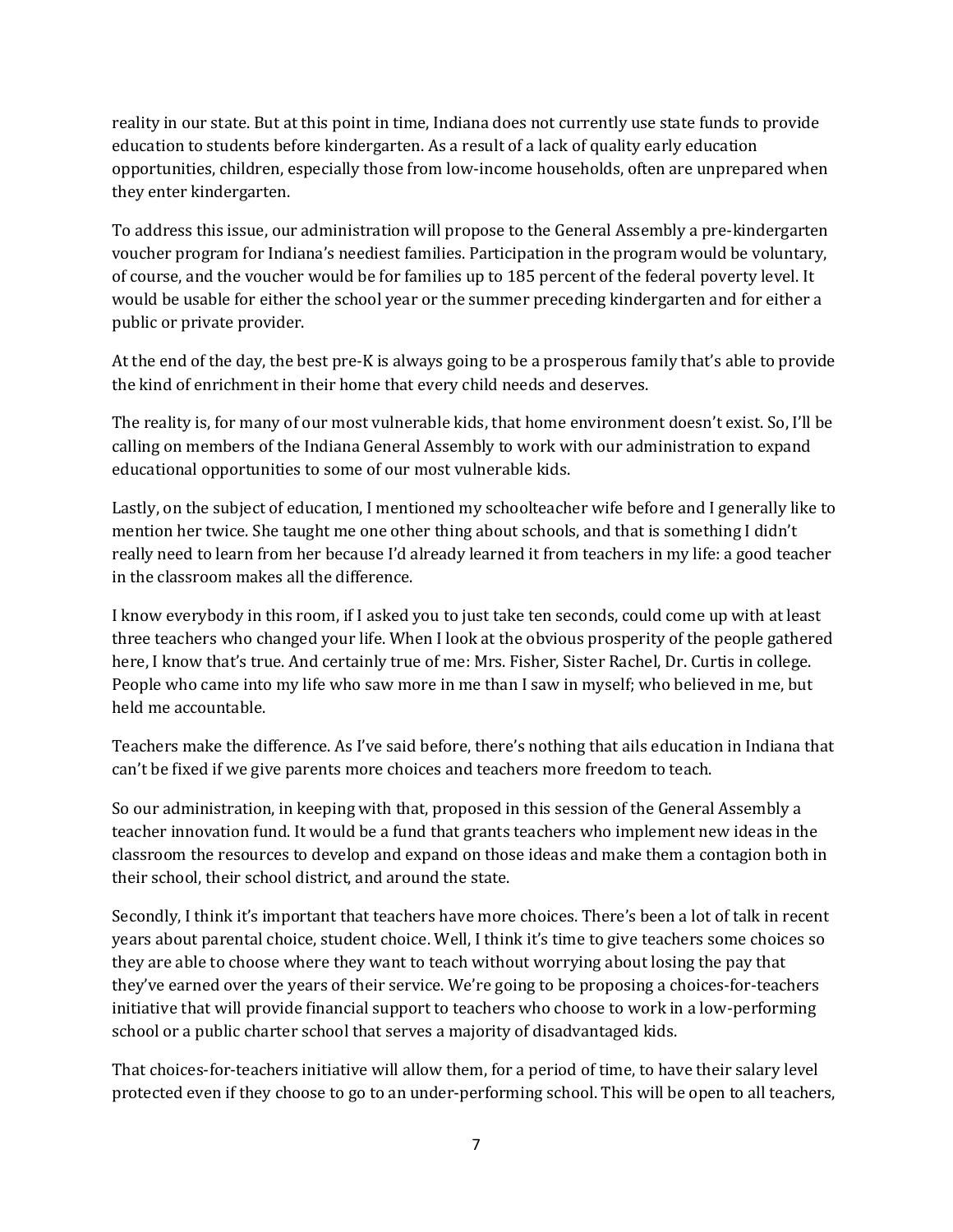and it's an effort on our part simply to say that if you find yourself in a school district, but you might have a heart to go somewhere else, we want to make it a little more possible in Indiana for you to make that choice.

So beyond jobs, investments and educational achievement, the final goal in our Roadmap for Indiana has to do with improving the health and well-being of Hoosiers, Hoosier families, especially our kids.

Now, I realize when it comes to the family, the General Assembly will be dealing with a divisive issue in this session in the marriage amendment. Let me say, I know there are good people on both sides of this issue, all making a case that they believe to be important for the future of our state.

My position on this has been clear all along. I believe in traditional marriage. But I also believe that our conversation about the family must go beyond debates over the definition of marriage. However the General Assembly resolves this issue, I believe in this session we must rededicate ourselves to strengthening the foundations under the Indiana family.

And so we need to advance policies to do just that. We must continue to pursue health care solutions that give Hoosier families the broadest range of choices in insurance and in doctors. We must continue our efforts to foster new cooperation between agencies to reduce infant mortality. We must support our military families by expanding access to the Military Relief Fund. We must continue efforts to improve our prison system to advance incarceration alternatives that will break the cycle of recidivism that tears at families and tears at neighborhoods. And, in the interest of families today and tomorrow here in the state of Indiana, we should introduce a new conversation about conservation and take a fresh look at recycling in the Hoosier state.

We need to make it possible for families to prosper economically. The time has come for us to put a priority on raising children in the Hoosier state in our tax code again. We will propose to this session of the General Assembly that we index the personal income exemption and dependent child exemption to inflation to provide tax relief to Hoosiers and their families and avoid future hidden tax increases.

Maintaining a flat rate deduction, in effect, has resulted in raising taxes slowly over time in the form of a hidden tax.

Here are the facts. The deductions I've described have not increased: One thousand dollar exemption for individuals and \$1500 for dependent children. The deductions have not increased since 1963 for individuals. They have not increased since 1978 for their dependents, even though the cost of living has increased 7.6 times that of 1963 and 3.6 times that of 1978. I believe that by indexing the personal income exemption and dependent child exemption to inflation, or even going beyond that, and by expanding the tax relief that's encompassed, we will do much to strengthen the foundation under Indiana families.

To illustrate, if Indiana's personal exemption kept up with inflation since 1963, it would be worth about \$7,600 today. If the dependent child exemption had been indexed to inflation since 1978, it would be worth about \$3,600. In other words, Indiana's personal exemption is worth \$6,600 less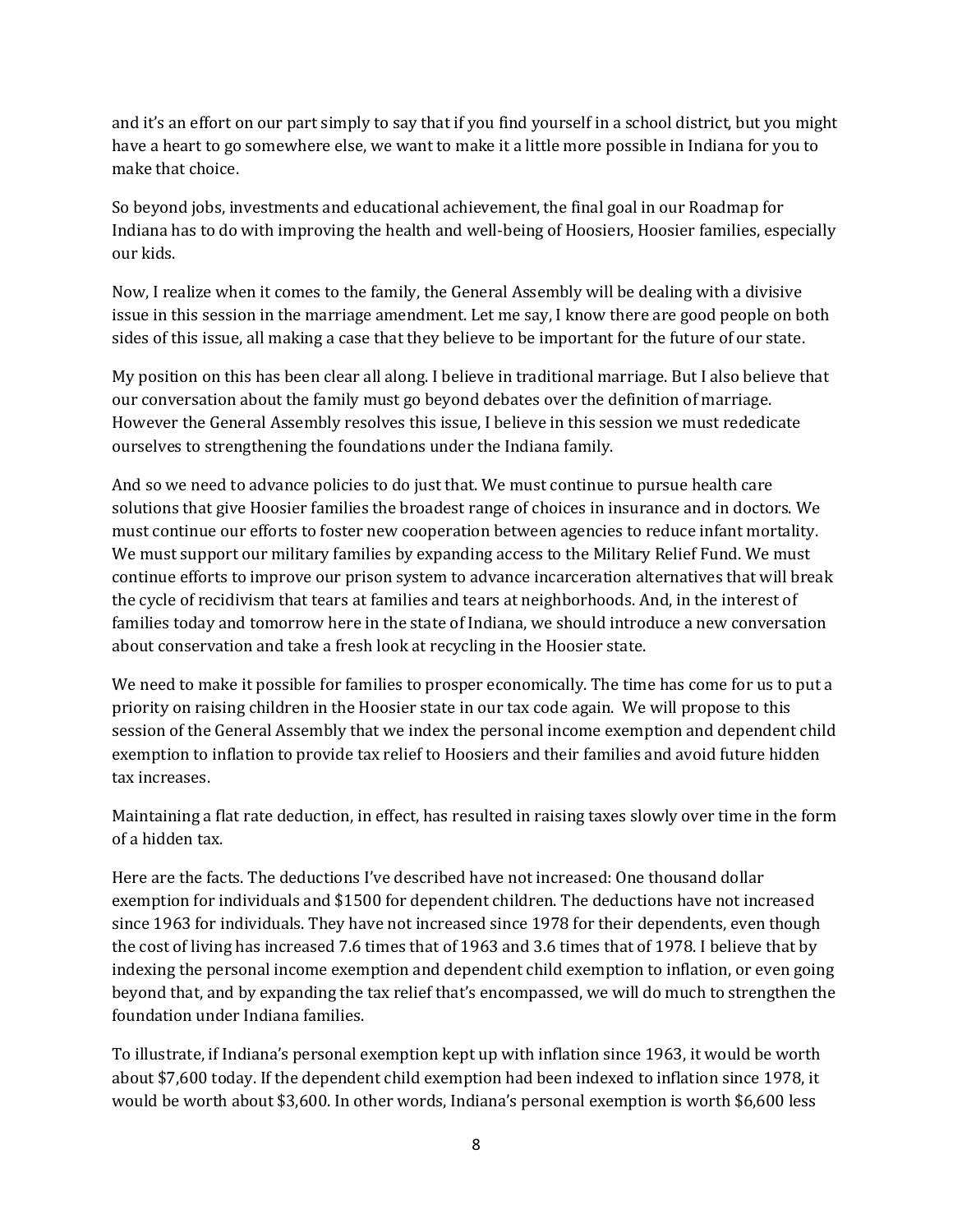than it originally was. I think the time has come to strengthen the economic foundation of the Indiana family by responding accordingly.

Finally, I truly believe that we can put a priority on families by shining the spotlight on adoptions in Indiana.

Mrs. Pence and I shared at the state's first Adoption Fair just a few short weeks ago that we struggled to get our family started back in the day. John was kind enough to mention our three kids, are all in college now so you can tell they came "boom, boom, boom." But there was a lot of heartache before that. For the better part of six years we were struggling with infertility, and we went through the process of going through for getting considered for adoption. We made the affirmative decision for adoption. But for the fact that the other family that was on the birth mother's list was clinically infertile at the time that Karen was pregnant with our first child, we would have happily adopted.

I want Indiana to be a pro-adoption state. So in this session of the General Assembly we're going to propose that we move into the discussion about adoption reform in the state of Indiana to expand and improve adoption in our state. While Indiana is generally regarded as an adoption-friendly state, I believe we can improve the ways we place children from state care into adoptive homes and provide assistance to adoptive parents. We'll pursue legislation to form a study committee to examine the effects of faith-based and community adoption programs in other states that have privatized essential components of public adoption programs and provided real valued service in adoption in their states. We'll also look at the legal and regulatory costs associated with private adoption, and we'll pursue legislation that will align an Indiana adoption credit to the federal credit. I believe this is a way of supporting every parent who's willing to lovingly adopt a child into their home, and it's truly a pro-family agenda.

I hope this has given you all something to think about and something to talk about. I look forward to beginning a conversation today that will be productive for the state.

## Because it needs to be.

These are challenging times in the life of our economy and in the life of our nation. All across America, businesses are struggling to make ends meet with the weight of higher taxes and higher mandates and unpredictable and unproductively administered programs at the federal level. Families are hurting with what can best be described as a sluggish recovery across this great nation.

The truth of the matter is, while we haven't had a government as good as our people at the national level for quite a while, it's been different here in Indiana. We've had government as good as our people in the state of Indiana for much of the last 10 years, and it's been because we've elected leaders at every level who have been willing to put into practice the common sense of Hoosiers to live within our means, to promote economic freedom, to put a premium of value on our schools and on our families. And for this reason, Indiana's been different.

Indiana is strong and growing stronger every day. But as I said today, we still have work to do. My prayer is that we'll be able to work together to have the wisdom to keep our state moving